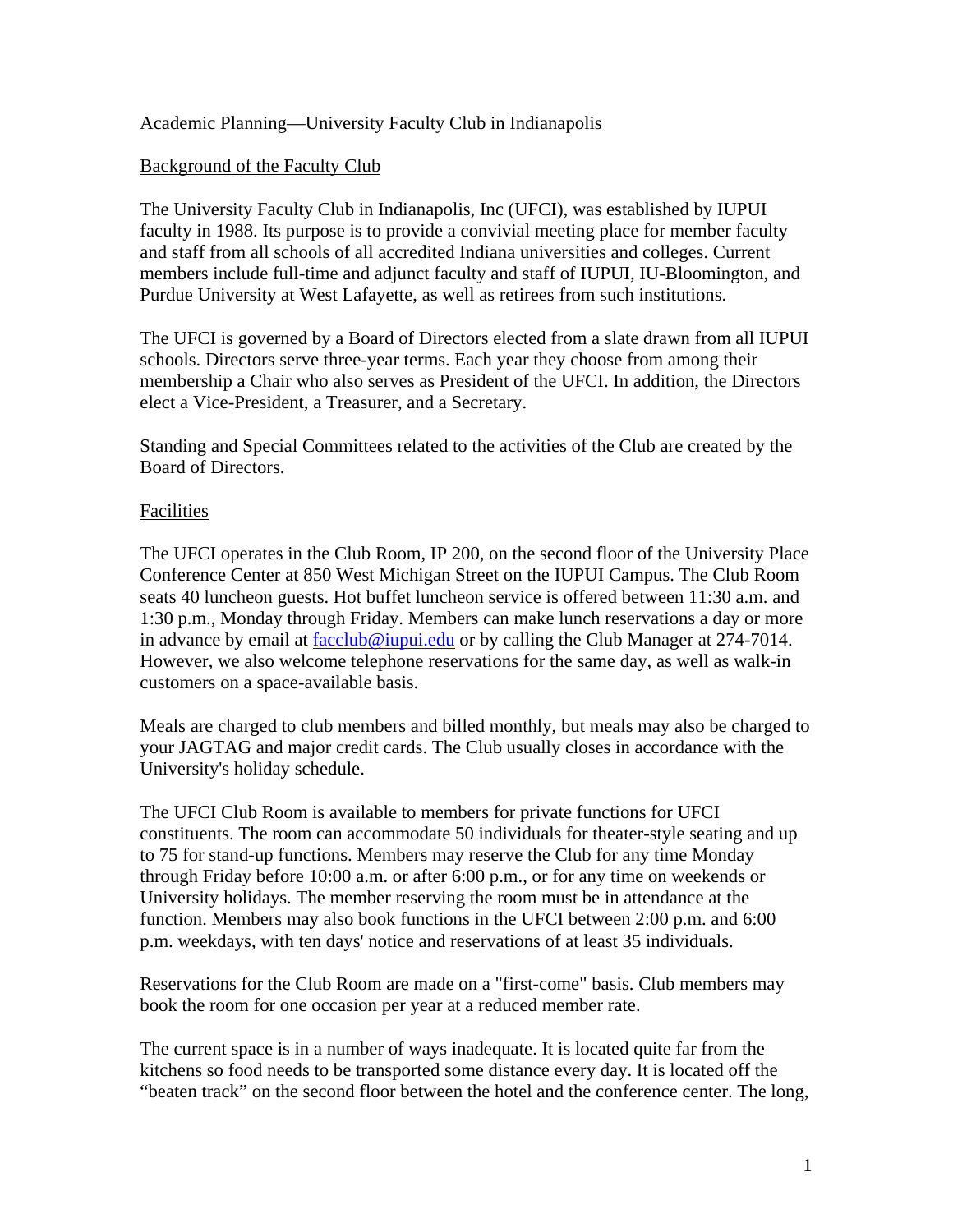narrow space does not lend itself to flexible use. Appended to this document is the proposal submitted to Vice-chancellor Bob Martin in which the Club Board proposes utilizing more centrally located space in the old Food Court area as soon as it is available.

We have an agreement for reciprocal memberships with the IU Bloomington Faculty Club. Use of facilities there as well as discounts at the Memorial Union restaurant are included. This relationship needs to be reviewed and updated.

# Rationale for a Faculty Club at IUPUI

- UFCI provides an attraction for people outside the university
- UFCI is a recruitment tool for new faculty
- UFCI provides ambiance for a major urban university
- UFCI contributes to the building of community within the university
- UFCI contributes to work place balance
- UFCI provides an environment for interdisciplinary discussion
- UFCI creates an environment for intellectual stimulation

## Current Activities

- Reading at the Table: Colleagues present monthly during the semester based on their recent book publication
- Conversation at Tea Time: Monthly get-togethers with campus luminaries in an English tea time environment
- Spring Wine Tasting
- Fall Oktoberfest Beer Tasting
- Coaches Corner—lunch conversations with Jaguar coaches
- Outings to Theatre, Ball Games
- Outings to IUPUI Jaguar games
- Planned for 2007-8: Scholarship at Lunchtime. Monthly presentations of colleagues' scholarly endeavors.

# Strategies for Future

- Renovation and or expansion of facilities to provide a more appealing and inviting environment
- Creation of an effective brochure to inform people of the Club's advantages
- Stronger link to faculty governance, e.g. reception for new faculty
- Create a system of school reps
- Assist in mentoring: free lunch for mentor and mentee
- Expand cooperation with IUB Faculty Club
- Have club open more hours, especially late afternoon for drinks and conversation
- Have more events for members and guests
- Increase PR for Club activities and memberships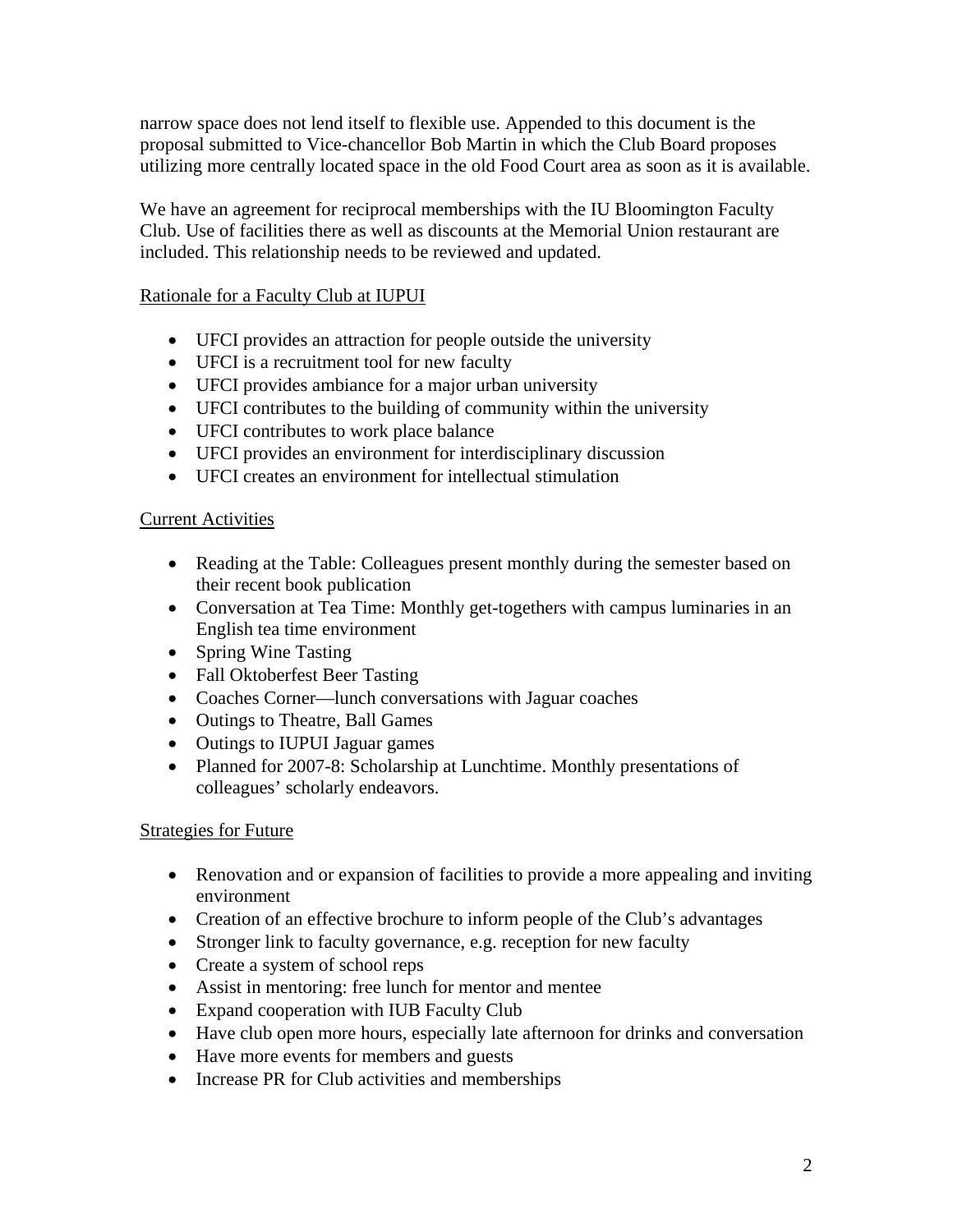# **Budgetary Considerations**

- Costs for expansion, e.g., in former food court area or in other facility. (Expansion would permit more income to be derived from the Club.)
- Costs for renovation
- Costs for increased PR, Web presence
- Clerical help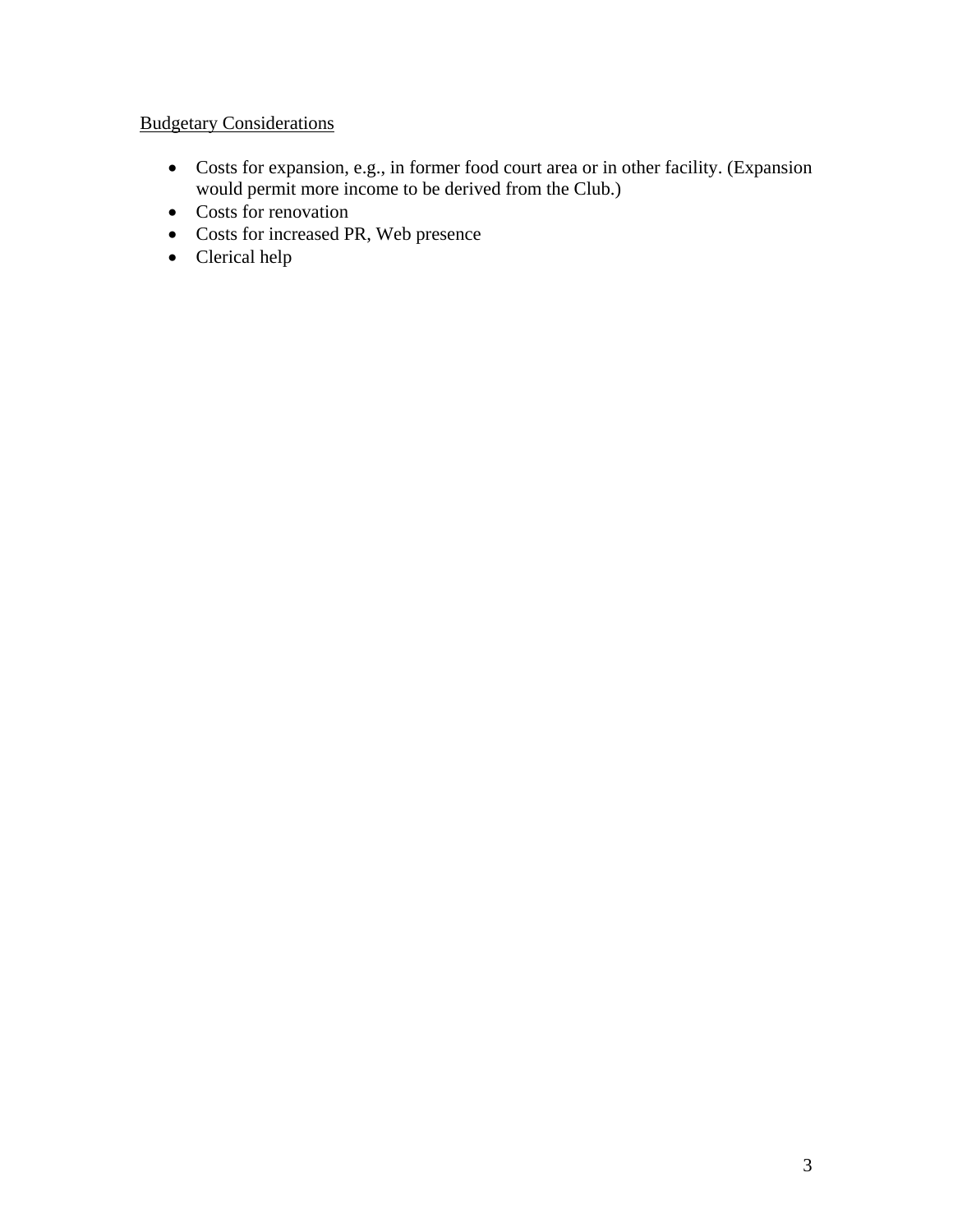#### UNIVERSITY FACULTY CLUB IN INDIANAPOLIS

Report of the House Committee regarding Space Request University Place Hotel

The House Committee met Thursday, March 29, to discuss details of a request for new space in the University Place Hotel for purpose of relocating the current Club facilities. Listed below are proposed definitions and priorities for such reconfigured space.

- 1. Opportunity: The University Faculty Club has not been updated since it was built in 1988, and much work is needed to make the Club representative of the current Campus climate and opportunities for its use to support the academic mission of IUPUI. Inasmuch as space on the first floor of the University Place Hotel is soon to be reconfigured, this should be viewed as an opportunity to move the Club to an area that would provide greater accessibility to IUPUI faculty and staff, and at the same time, put this facility in closer proximity to the food and beverage services of the Hotel. By so doing, it is also an opportunity to expand the use of the Faculty Club by making available to members coffee, tea, wine, beer, cocktails, and snacks in the afternoon and early evening.
- 2. Size: The University Faculty Club should be able to accommodate dining services for 50-60 people, and the shape of the room should enable its use as a multipurpose facility.
- 3. Design: In addition to the dining component, it should include segregated space that could be furnished as a lounge area for Club members to use during the afternoon and early evening hours for small social gatherings and/or as a quiet place to work, and should include wireless internet access. This lounge area could be conjoined with the dining facility and separated by some type of wall, or could be a separate room.
- 4. Dining al fresco: It is highly desirable that the Club have access to outdoor seating and food service, either in the Hotel courtyard or on the west side of the building. If it were to be the latter, a barrier of some kind–perhaps plantings or fiberglass walls–should be included in the design.
- 5. Acoustics: It is critical that any new space have adequate acoustical barriers for noise absorption so that Club members can eat, meet, and work in surroundings conducive to those endeavors.
- 6. Funding: It is anticipated that improvements and enhancements such as those described herein would enable the University Faculty Club to greatly increase its membership base as well as increase the cost of membership. This would allow